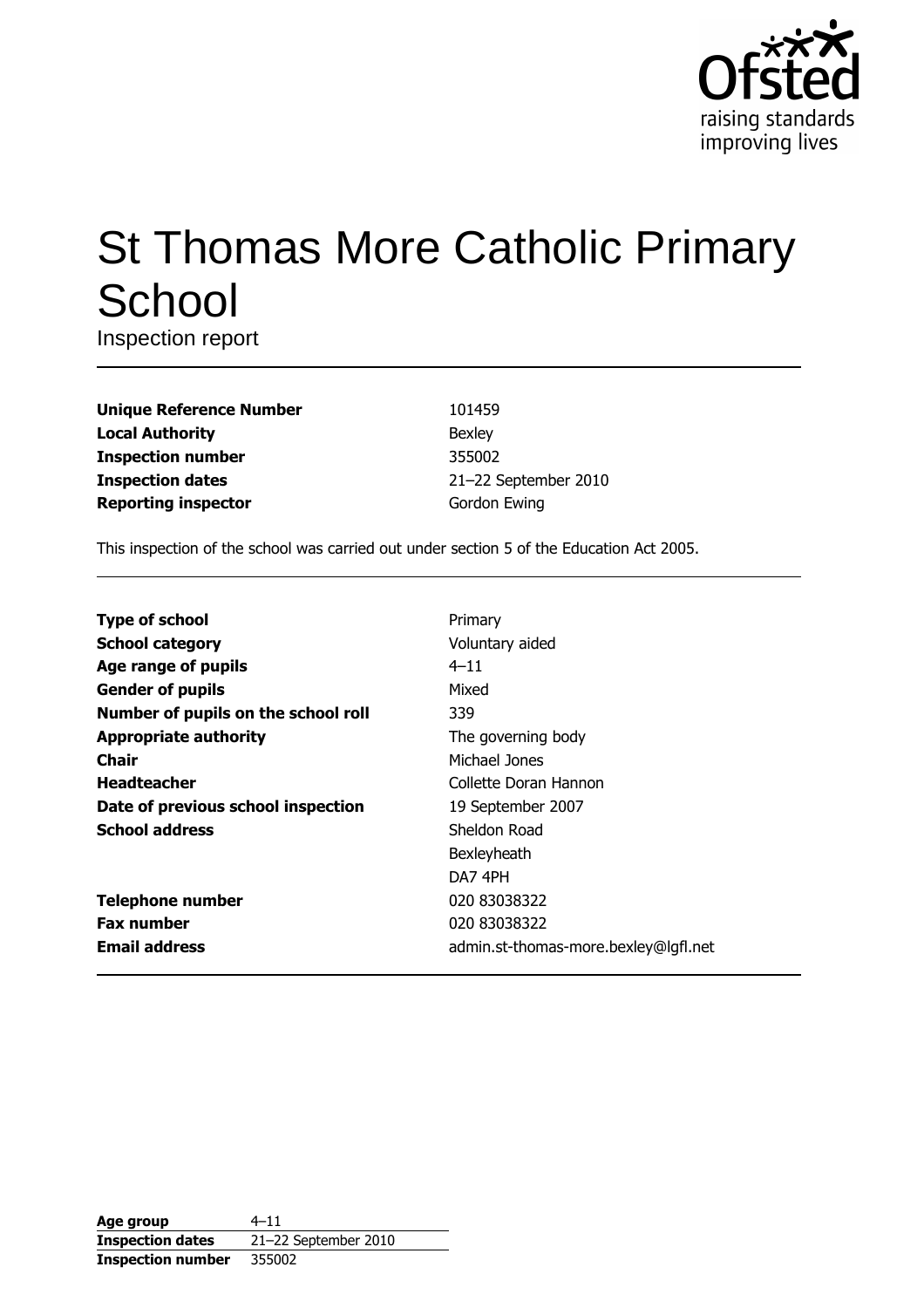The Office for Standards in Education, Children's Services and Skills (Ofsted) regulates and inspects to achieve excellence in the care of children and young people, and in education and skills for learners of all ages. It regulates and inspects childcare and children's social care, and inspects the Children and Family Court Advisory Support Service (Cafcass), schools, colleges, initial teacher training, work-based learning and skills training, adult and community learning, and education and training in prisons and other secure establishments. It assesses council children's services, and inspects services for looked after children, safeguarding and child protection.

Further copies of this report are obtainable from the school. Under the Education Act 2005, the school must provide a copy of this report free of charge to certain categories of people. A charge not exceeding the full cost of reproduction may be made for any other copies supplied.

If you would like a copy of this document in a different format, such as large print or Braille, please telephone 0300 1234 234, or email enquiries@ofsted.gov.uk.

You may copy all or parts of this document for non-commercial educational purposes, as long as you give details of the source and date of publication and do not alter the documentation in any way.

To receive regular email alerts about new publications, including survey reports and school inspection reports, please visit our website and go to Subscribe'.

Royal Exchange Buildings St Ann's Square Manchester **M2 7I A** T: 0300 1234 234 Textphone: 0161 618 8524 E: enquiries@ofsted.gov.uk W: www.ofsted.gov.uk

© Crown copyright 2010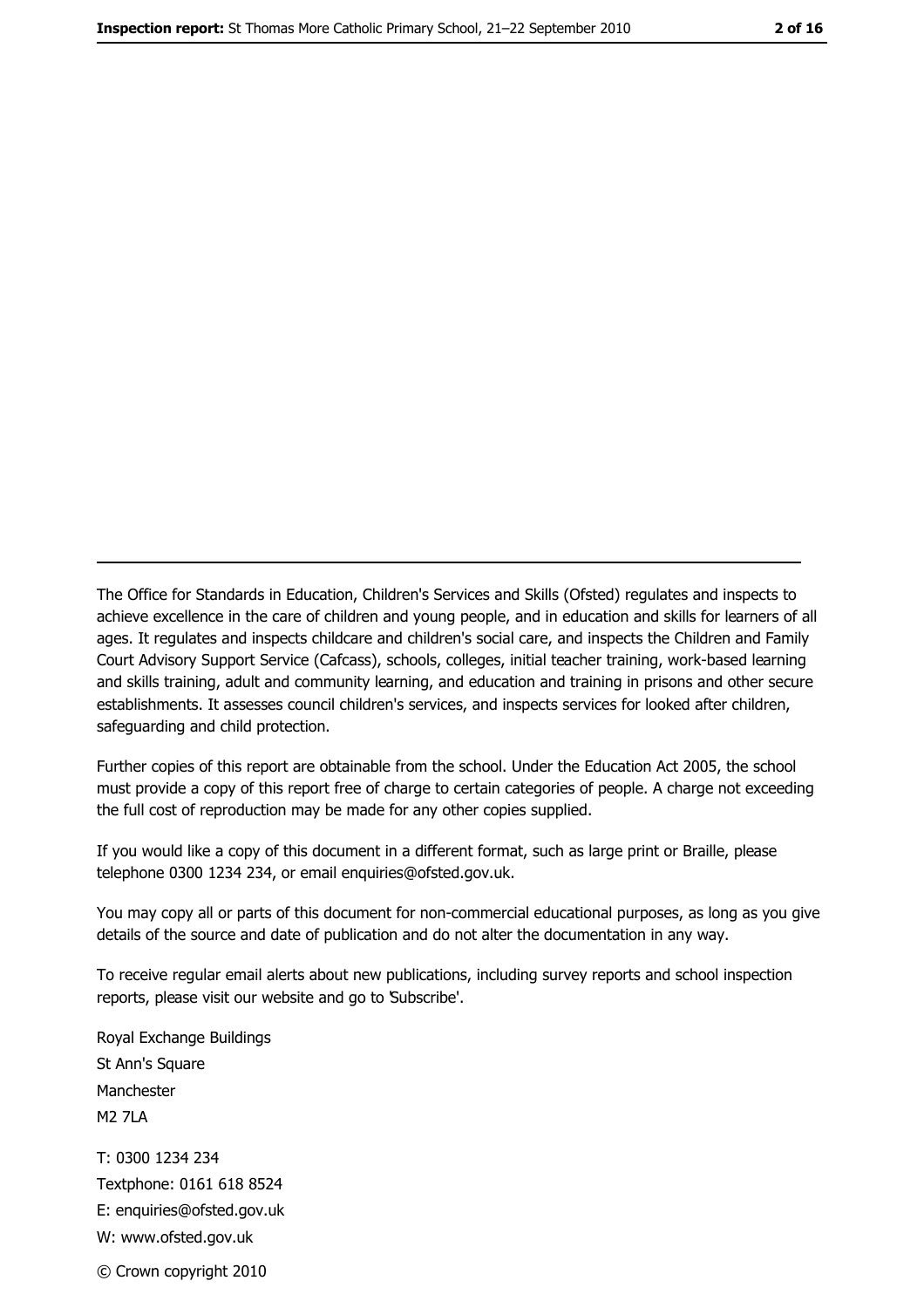# **Introduction**

This inspection was carried out by three additional inspectors. They visited 17 lessons, observing 12 teachers. Meetings were held with the headteacher, other senior leaders, governors, members of staff and groups of pupils. Informal discussions were conducted with some parents, carers and pupils. Inspectors observed the school's work, including the systems for assessing and monitoring pupils' progress, pupils' work in their exercise books and teachers' planning and marking. Inspectors took account of separate questionnaires completed by 99 parents and carers, 21 staff and 28 older pupils.

The inspection team reviewed many aspects of the school's work. It looked in detail at the following:

- How much progress children make in the Early Years Foundation Stage from their  $\blacksquare$ starting points.
- The relative rates of progress of all pupils, including those with special educational  $\blacksquare$ needs and/or disabilities in English, mathematics and science, through different parts of the school.
- How effectively leaders at all levels monitor the quality of teaching and ensure that  $\blacksquare$ assessment information is used effectively so that all pupils achieve as well as they can, particularly more able pupils.
- The early impact of the new senior leadership on the maintenance and  $\blacksquare$ strengthening of attainment and achievement, as well on the establishment of a clear and convincing vision for the future.

# Information about the school

St Thomas More is a larger than average primary school. The proportion of pupils from minority ethnic backgrounds is above average. The largest groups of pupils are those from White British backgrounds. The proportion of pupils who are at the early stages of learning English is below average. The proportion of pupils who are known to be eligible for free school meals is below average. The percentage of pupils who have special educational needs and/or disabilities is close to that found nationally. Predominantly, these pupils have speech, language and communication difficulties or behavioural, emotional and social difficulties. The school provides care out of school hours in breakfast and after-school clubs managed by the governing body.

The current headteacher and deputy headteacher have been in post since September 2010.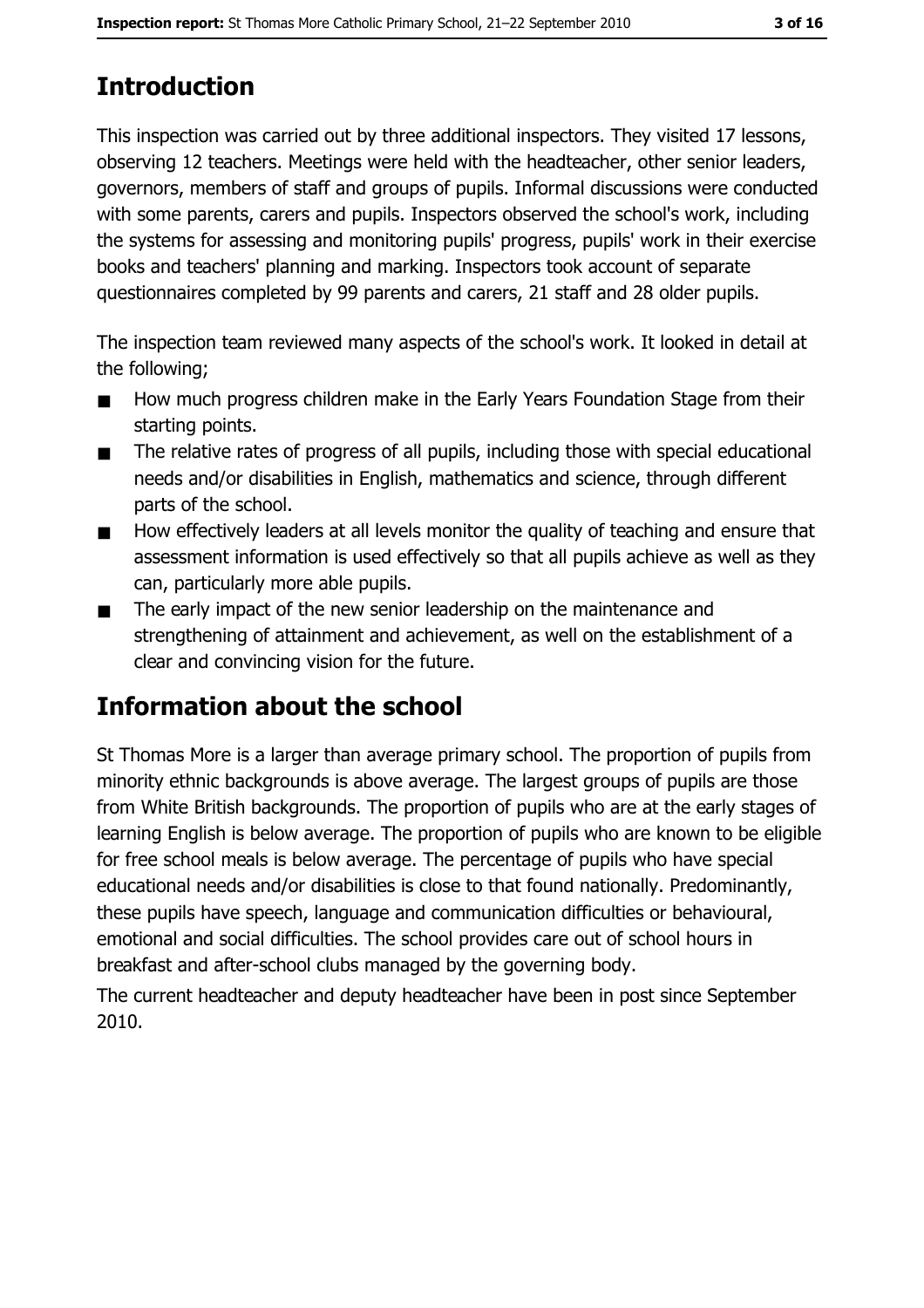# **Inspection judgements**

# Overall effectiveness: how good is the school?

## The school's capacity for sustained improvement

## **Main findings**

St Thomas More Primary School provides a satisfactory education for its pupils. Some aspects of its work are good. Children make good progress in the Early Years Foundation Stage, where all features are good. All pupils experience good levels of care and support so that they develop positive attitudes to learning and behave well in lessons and around school. They feel safe in school and take on responsibilities such as the Buddy Bunch, with evident pride. For vulnerable pupils, the school's partnerships with others in the community ensure that they make similar progress to their peers. Pupils, parents and staff speak very positively about the changes introduced since the start of the autumn term and an air of expectancy pervades the school. As one parent commented, 'The new headteacher and deputy have already made a big impression on the school.'

In recent years pupils' subsequent attainment has varied considerably in English, mathematics and science because the quality of teaching fluctuates significantly, and the early momentum is not sustained.. Consequently, rates of progress through the school are inconsistent from class to class so that, by the end of Year 6, overall achievement is only satisfactory. The attainment of boys and girls is broadly similar. However, attainment in writing across the school lags well behind that in reading, mathematics and science. Furthermore, not enough pupils attain the higher National Curriculum levels of which they are capable.

Current inspection evidence demonstrates that a key factor in the underperformance in writing and of more able pupils is the variable quality of teaching. Although broadly satisfactory, teaching is often uninspiring and laboured. Teachers are not yet confident in using the assessment data available to ensure that lesson activities are well matched to the learning needs of pupils, especially the more able. The analysis of pupils' progress is not sufficiently rigorous so that teachers do not always know why some pupils are not making the expected progress. Consequently, opportunities are missed to move pupils on rapidly and link learning, for example in writing, across subjects. Many pupils do not know quite how well they are doing and teachers' marking, although corrective and praising, does not consistently help pupils to move their learning forward or to develop independence. Teaching assistants demonstrate sound skills when working with small groups but they are not always deployed to best effect. As a result, time, which could be better used to provide individual support to targeted pupils, is sometimes wasted during lessons.

The new headteacher and deputy headteacher work seamlessly together and have clearly communicated their vision and ambition to all stakeholders. One pupil commented, 'Our headteacher's motto is "Play hard, work hard and pray hard," and we

| 3 |  |
|---|--|
| 3 |  |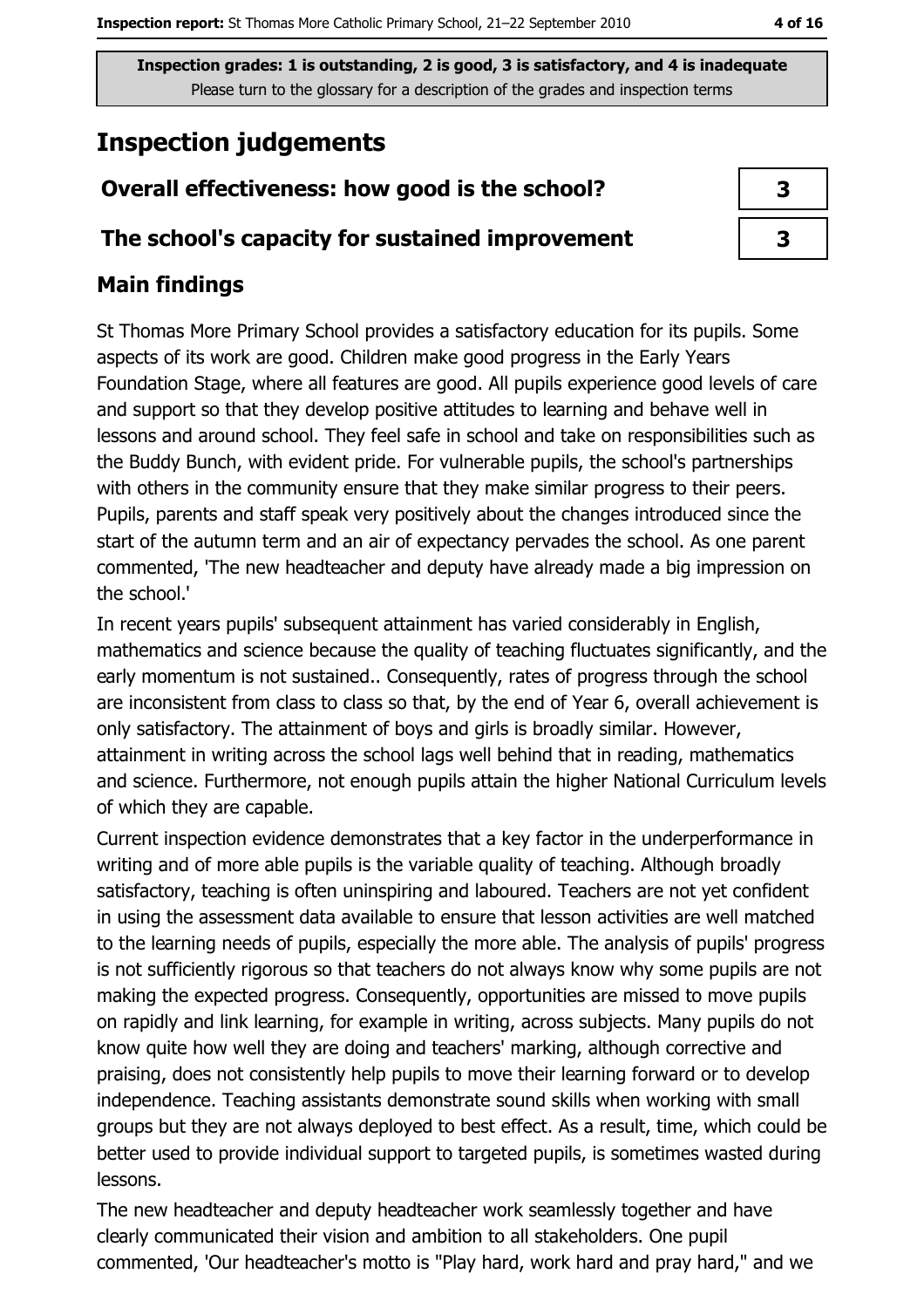do!' They have swiftly undertaken a review of teaching and how assessment data are managed. Using the resulting evidence they have initiated strategies to address significant weaknesses. However, it is too early to measure the impact of such actions on outcomes for current pupils. Staff morale is high and there is an evident commitment to respond to the challenges ahead. Middle managers, while clearly passionate, have not yet had the training they need in how to monitor and evaluate the school's work in order that they are able to contribute effectively to whole-school improvement. Given the determination of the new leadership, the strong team ethic clearly evident amongst all stakeholders, and the additional support being provided by the local authority, the school is demonstrating a satisfactory capacity to improve further.

## What does the school need to do to improve further?

- By the end of the summer term 2011, raise pupils' attainment in writing by:  $\blacksquare$ 
	- $\equiv$ training teachers to assess pupils' progress in writing accurately
	- developing writing skills through new initiatives  $\equiv$
	- increasing opportunities for writing by providing frequent activities to write for  $\equiv$ clear purpose
	- ensuring that writing skills are developed across the curriculum.
- By the end of the summer term 2011, improve teachers' marking, assessment and  $\blacksquare$ target setting by:
	- reviewing the current assessment and marking policies to ensure that best practice is adopted
	- providing training and support so that the school's revised marking and assessment policies are implemented consistently
	- monitoring how pupils' learning targets are used to celebrate learning, involving all pupils in assessing their own learning and setting future targets.
- By the end of the summer term 2011, improve teaching so that at least 75% of lessons are judged as good or better by:
	- providing training to improve teachers' planning so that lesson activities are consistently challenging and motivating for all pupils
	- providing training for teaching assistants to ensure that they support pupils of all abilities effectively so that they achieve as well as they can
	- regularly undertaking lesson observations, pupil interviews, work scrutiny and data analysis to measure the impact of these initiatives.

# **Outcomes for individuals and groups of pupils**

 $\overline{\mathbf{3}}$ 

Pupils' achievement in recent years has varied considerably so that, by the end of Year 6, attainment is broadly average and pupils' progress though inconsistent, is satisfactory overall. Progress in English has sometimes been good, so that, in 2009 for example,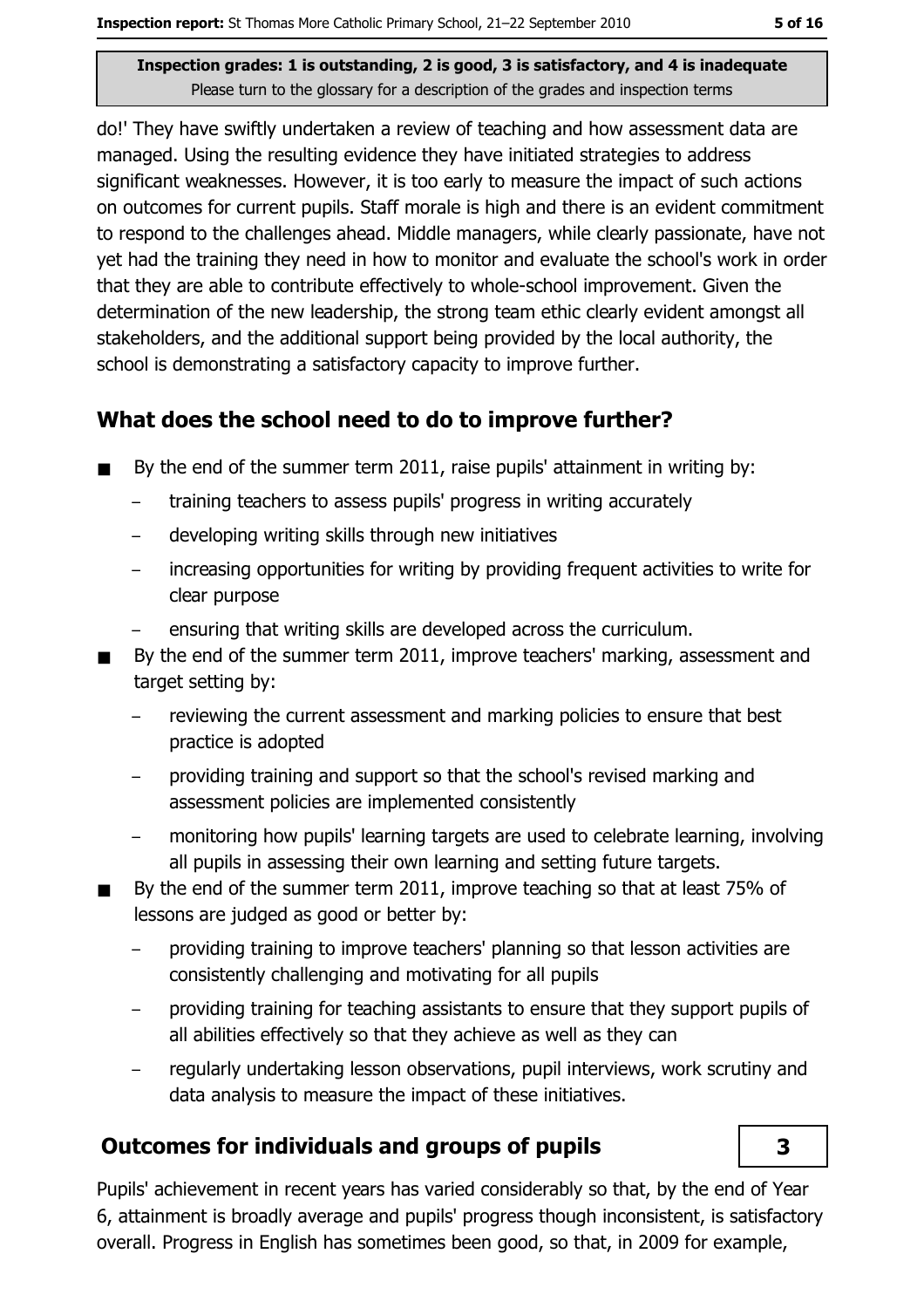levels of attainment were high. However, in 2010, results in English fell and overall rates of progress by Year 6 were no more than satisfactory. A significant factor in this fall was the poor performance in writing. Inspection evidence demonstrates that pupils, and especially the more able, are not given enough opportunity to write for different purposes and teachers' understanding of assessing writing is not sufficiently precise. In some lessons, across a range of subjects, expectations are not high enough so pupils do not receive effective support to consolidate and extend their learning. Pupils with special educational needs and/or disabilities make similar rates of progress to their peers, though opportunities are missed in the deployment of teaching assistants to develop pupils' independent learning skills.

Pupils clearly enjoy school, although their overall attendance has fallen to broadly average levels in recent years. This is partly due to the school's lack of rigour in tackling the persistent absence of a few pupils. Pupils collaborate well and demonstrate perseverance, even when lesson activities lack imagination and challenge. They show good attitudes to living healthily and understand the dangers of smoking, alcohol and drug taking. They demonstrate an eagerness for sport and would like to see more clubs in school. Through the work of the school council, pupils make a sound contribution to school life and are evidently keen to do more, given the opportunity. The breakfast and after-school clubs also contribute to pupils' personal development and well-being. As one parent wrote, 'We are very fortunate to have a fantastic breakfast/after school club...my son enjoys the out-of-hours' provision and does feel happy and safe.' Pupils' spiritual, moral and social development is good. At the start of one lesson the teacher asked if anyone wanted to express a 'special intention' and one pupil announced that his mother was expecting a baby. The whole class responded with an uplifting communal prayer. Pupils' cultural development is satisfactory. The school recognises that more needs to be done to engage with a broader range of cultural groups beyond the school and to give pupils opportunity to gain experience of other cultures locally and globally. Pupils are developing some of the wider skills needed to equip them for the future but do not have a secure understanding of the next steps they need to take to succeed in their learning. As a result, the preparation they receive for the next stage of their education and the world beyond is no more than satisfactory.

#### These are the grades for pupils' outcomes

The grades for attainment and attendance are: 1 is high; 2 is above average; 3 is broadly average; and 4 is low.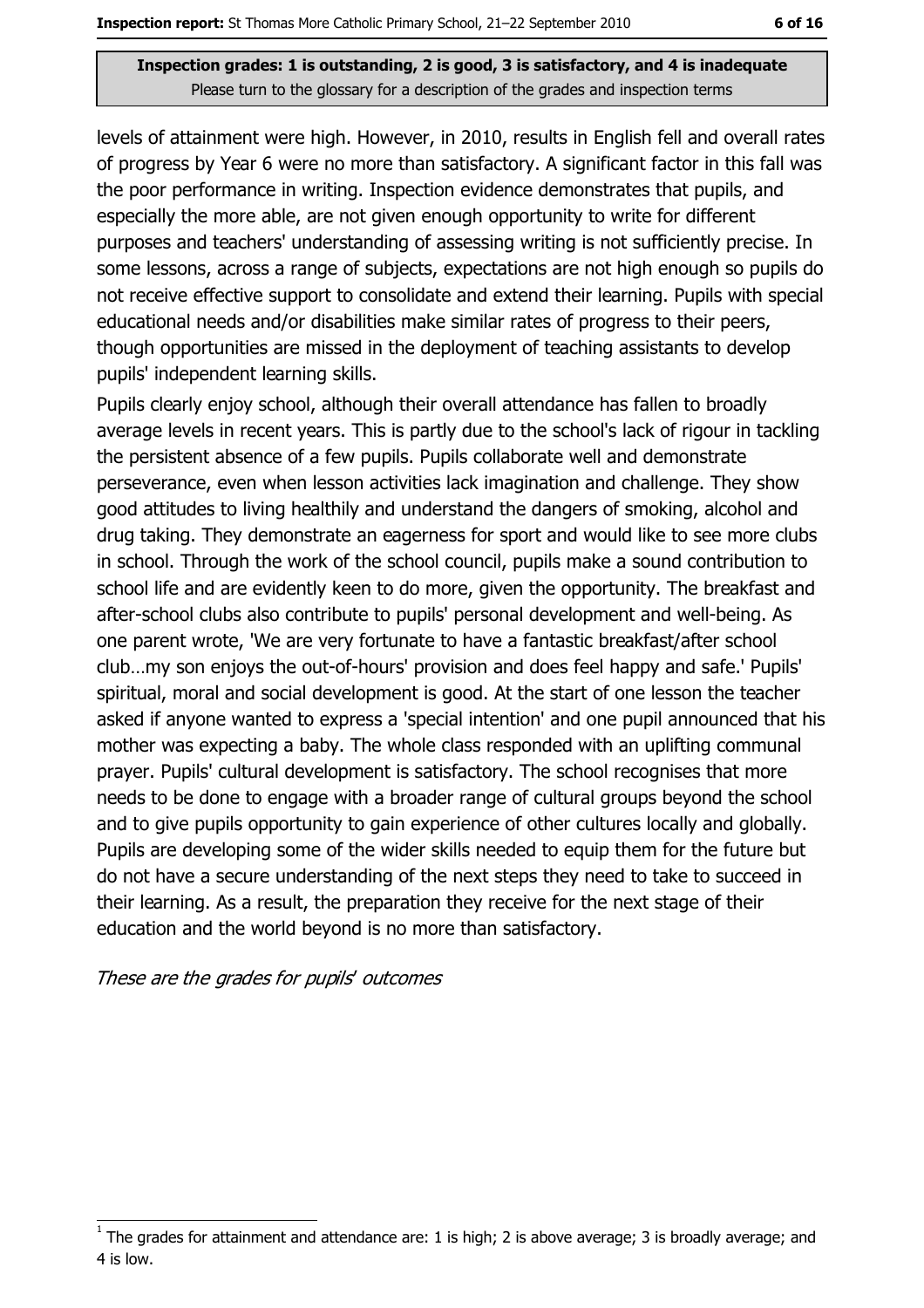| Pupils' achievement and the extent to which they enjoy their learning                                                     |   |  |  |
|---------------------------------------------------------------------------------------------------------------------------|---|--|--|
| Taking into account:<br>Pupils' attainment <sup>1</sup>                                                                   | 3 |  |  |
| The quality of pupils' learning and their progress                                                                        | 3 |  |  |
| The quality of learning for pupils with special educational needs and/or<br>disabilities and their progress               |   |  |  |
| The extent to which pupils feel safe                                                                                      |   |  |  |
| <b>Pupils' behaviour</b>                                                                                                  |   |  |  |
| The extent to which pupils adopt healthy lifestyles                                                                       |   |  |  |
| The extent to which pupils contribute to the school and wider community                                                   |   |  |  |
| The extent to which pupils develop workplace and other skills that will<br>contribute to their future economic well-being |   |  |  |
| Taking into account:<br>Pupils' attendance <sup>1</sup>                                                                   | 3 |  |  |
| The extent of pupils' spiritual, moral, social and cultural development                                                   |   |  |  |

#### How effective is the provision?

Teaching and learning are satisfactory overall. Where teaching is good pupils are engaged and interested. In one such lesson, pupils actively explored the properties of two-dimensional shapes and, prompted by good questioning from the teacher, they identified the key characteristics of squares, rectangles, pentagons and hexagons. They worked well in pairs and independently and used 'talk partners' well to consolidated their understanding and share their ideas. The teacher swiftly recognised that a few pupils were unsure about some aspects of the activity and rapidly adapted the task to meet their needs. The teaching assistant skilfully supported pupils with special educational needs and/or disabilities, allowing them to work independently at times so that she could check on the understanding of others around the class. Staff use interactive whiteboards to present activities visually, although the benefits are reduced because the images cannot always be seen clearly in some classrooms. A common weakness observed in a number of lessons was the lack of challenge and pace. Activities were not consistently matched to pupils' needs and sometimes the activity selected was the same for the whole class. Expectations are not high enough to extend the significant proportion of more able pupils across the school and opportunities to develop pupils' writing skills or technical vocabulary in mathematics and science lessons are often missed. Involving pupils in the evaluation of their work and that of their peers is not a common feature.

The curriculum meets statutory requirements and is generally broad and balanced. It is not sufficiently adapted to meet the needs of more able pupils so that they can achieve their full potential. Good attention is given to a range of subjects, including French and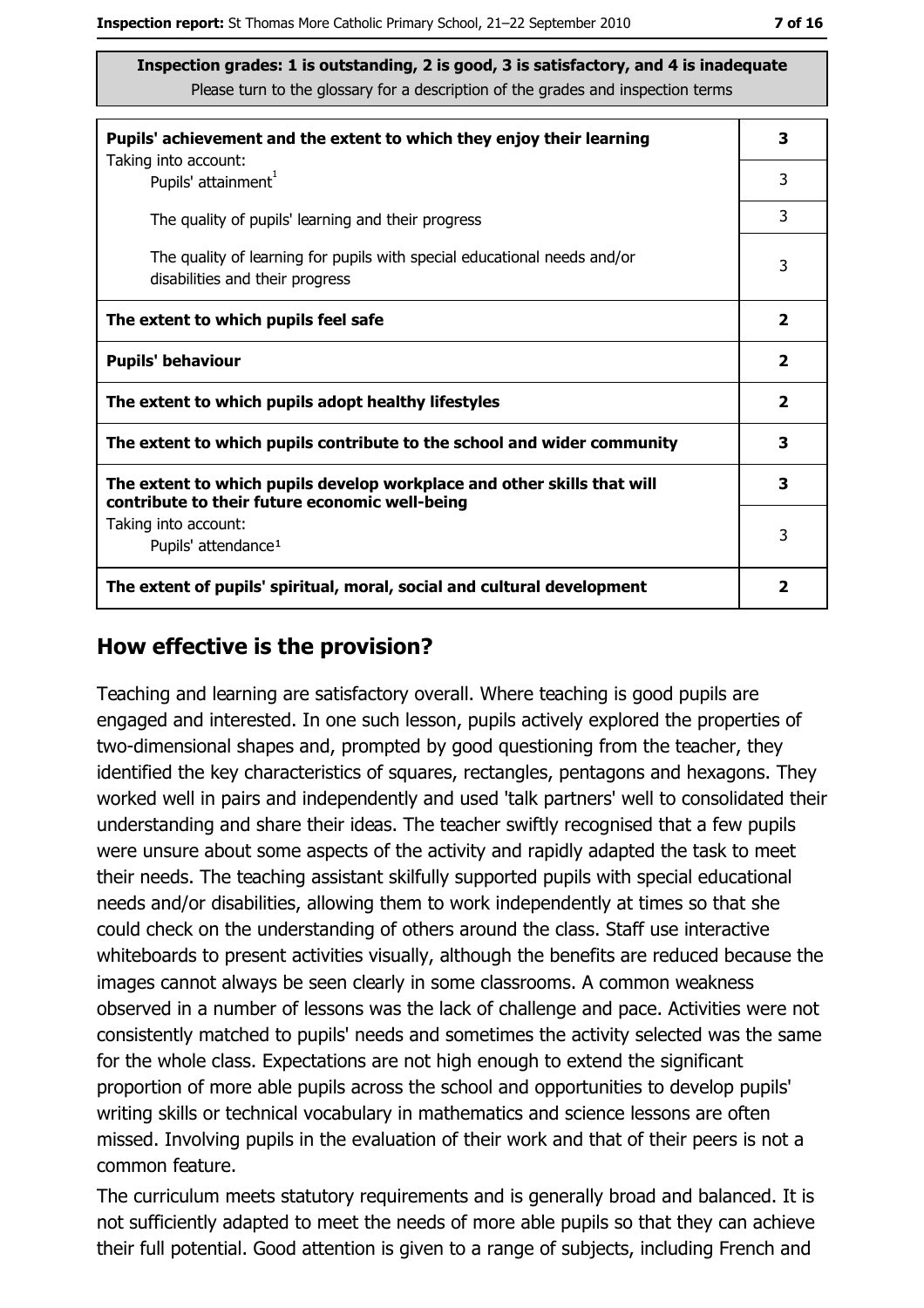Spanish, although there are limited links across subjects to reinforce pupils' skills and understanding, enable independent learning or to foster pupils' self-sufficiency. Some extension activities, such as educational visits, have a positive impact on learning, bringing added colour and vibrancy to the curriculum.

The quality of the care and support of pupils, including those who attend the breakfast and after-school clubs, is good. Case studies of the support given to vulnerable pupils demonstrate strong working partnerships with parents and outside agencies which enable individual pupils to overcome significant barriers to learning. Transition and induction activities ensure that pupils settle quickly into school routines and prepare them effectively for the move to secondary school.

These are the grades for the quality of provision

| The quality of teaching                                                                                    | 3 |
|------------------------------------------------------------------------------------------------------------|---|
| Taking into account:                                                                                       |   |
| The use of assessment to support learning                                                                  |   |
| The extent to which the curriculum meets pupils' needs, including, where<br>relevant, through partnerships | 3 |
| The effectiveness of care, guidance and support                                                            |   |

#### How effective are leadership and management?

The governing body rigorously ensures that health and safety and safequarding requirements are met. Governors have some good skills in supporting the work of the school but the degree to which they hold the school's leadership to account is limited due to their over-reliance on the school for improvement information.

There is an evident commitment to the new senior leadership's vision for the school and some early initiatives, for example in monitoring teaching and learning, are raising expectations amongst all stakeholders, within and beyond the school. The newly formed senior leadership team meets regularly and steps to distribute leadership responsibility and accountability across all leaders are clearly reinforcing the staff's resolve and ambition to drive through necessary improvements. The school's policy to promote equal opportunities and tackle discrimination is implemented satisfactorily. The school has an effective no-tolerance stance on racism and bullying, which are extremely rare. However, the lack of challenge for the more able pupils hinders their learning and places them at a distinct disadvantage. The school is a cohesive and harmonious community but its evaluation of how it promotes community cohesion, locally and beyond, is at an early stage. The school has an adequate understanding of the religious and ethnic mix of its own community and promotes respect for individuals by celebrating the diversity of the school. The curriculum, however, provides limited opportunities for pupils to be aware of other cultures and links with national and global communities are under developed.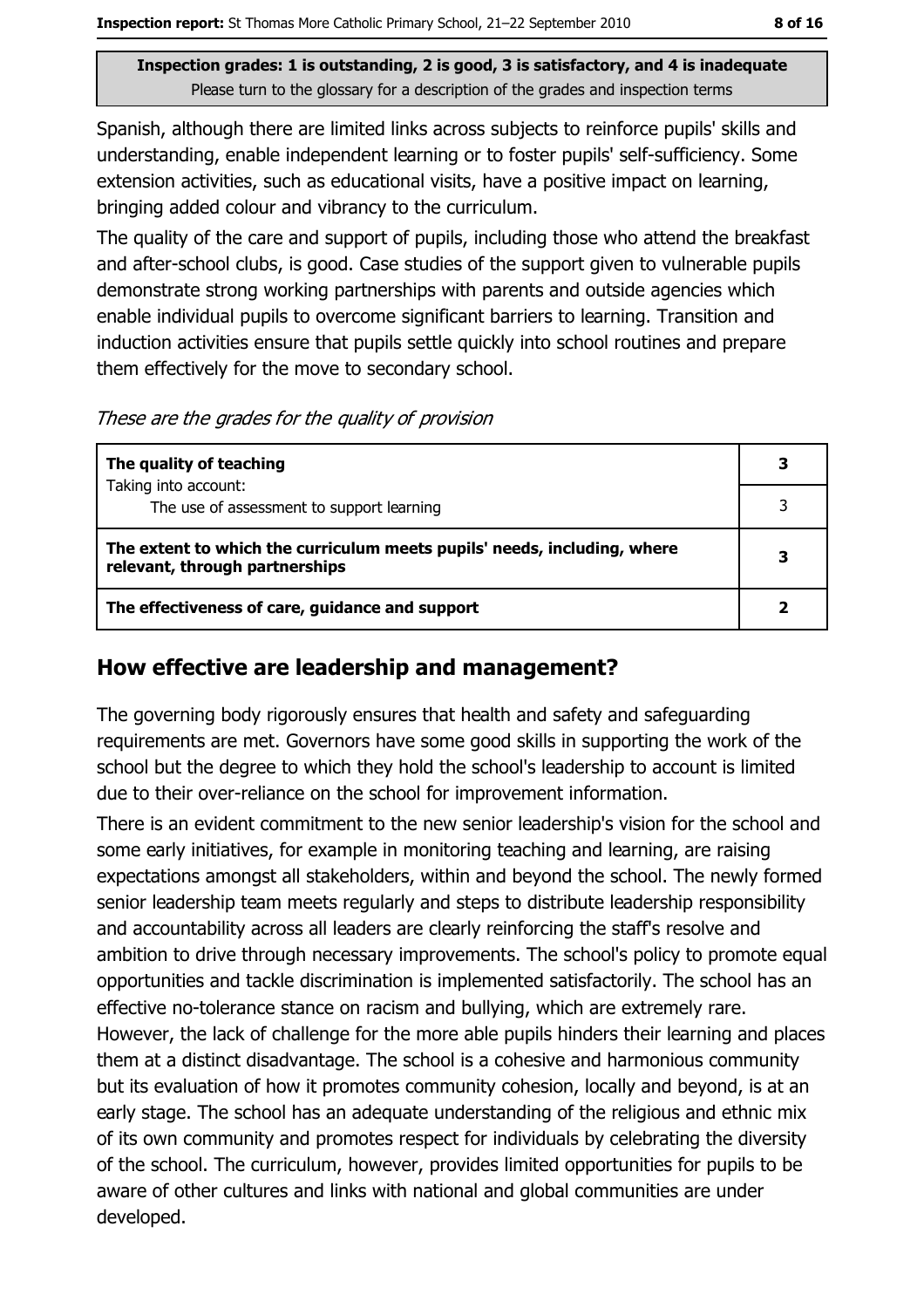These are the grades for leadership and management

| The effectiveness of leadership and management in embedding ambition and<br>driving improvement                                                                     |                         |  |  |
|---------------------------------------------------------------------------------------------------------------------------------------------------------------------|-------------------------|--|--|
| Taking into account:<br>The leadership and management of teaching and learning                                                                                      | 3                       |  |  |
| The effectiveness of the governing body in challenging and supporting the<br>school so that weaknesses are tackled decisively and statutory responsibilities<br>met | 3                       |  |  |
| The effectiveness of the school's engagement with parents and carers                                                                                                | $\overline{\mathbf{2}}$ |  |  |
| The effectiveness of partnerships in promoting learning and well-being                                                                                              | $\overline{\mathbf{2}}$ |  |  |
| The effectiveness with which the school promotes equality of opportunity and<br>tackles discrimination                                                              | з                       |  |  |
| The effectiveness of safeguarding procedures                                                                                                                        | $\overline{\mathbf{2}}$ |  |  |
| The effectiveness with which the school promotes community cohesion                                                                                                 | 3                       |  |  |
| The effectiveness with which the school deploys resources to achieve<br>value for money                                                                             | 3                       |  |  |

### **Early Years Foundation Stage**

Children are exposed to a well-equipped and stimulating learning environment that supports and encourages effective learning. Children concentrate well and activities are accurately matched to their needs. Relationships with adults are strong and children are well supported within a very safe and caring setting. Consequently, their behaviour is good and by the end of the Reception Year, overall, they have made good progress from their starting points. Adults are deployed effectively and undertake accurate observations that inform and enhance future learning. Progress in key skills is good due to effective teaching and clear leadership. Children enjoy opportunities for small tasks, such as clearing away equipment, and this aids the development of a range of skills for the future. There is a good balance between child-initiated and adult-directed activities. Resources and links with outside agencies ensure that vulnerable pupils achieve as well as their peers.

The Early Years Foundation Stage leader has a clear vision for improving the existing good provision further. Her track record for implementing initiatives effectively is impressive and, as a result, children, year on year, are achieving higher levels of attainment across all early learning goals. The strong team ethos and rigorous approach to monitoring the work of the setting create a thirst for improvement that ensures that all children flourish as individuals and learners.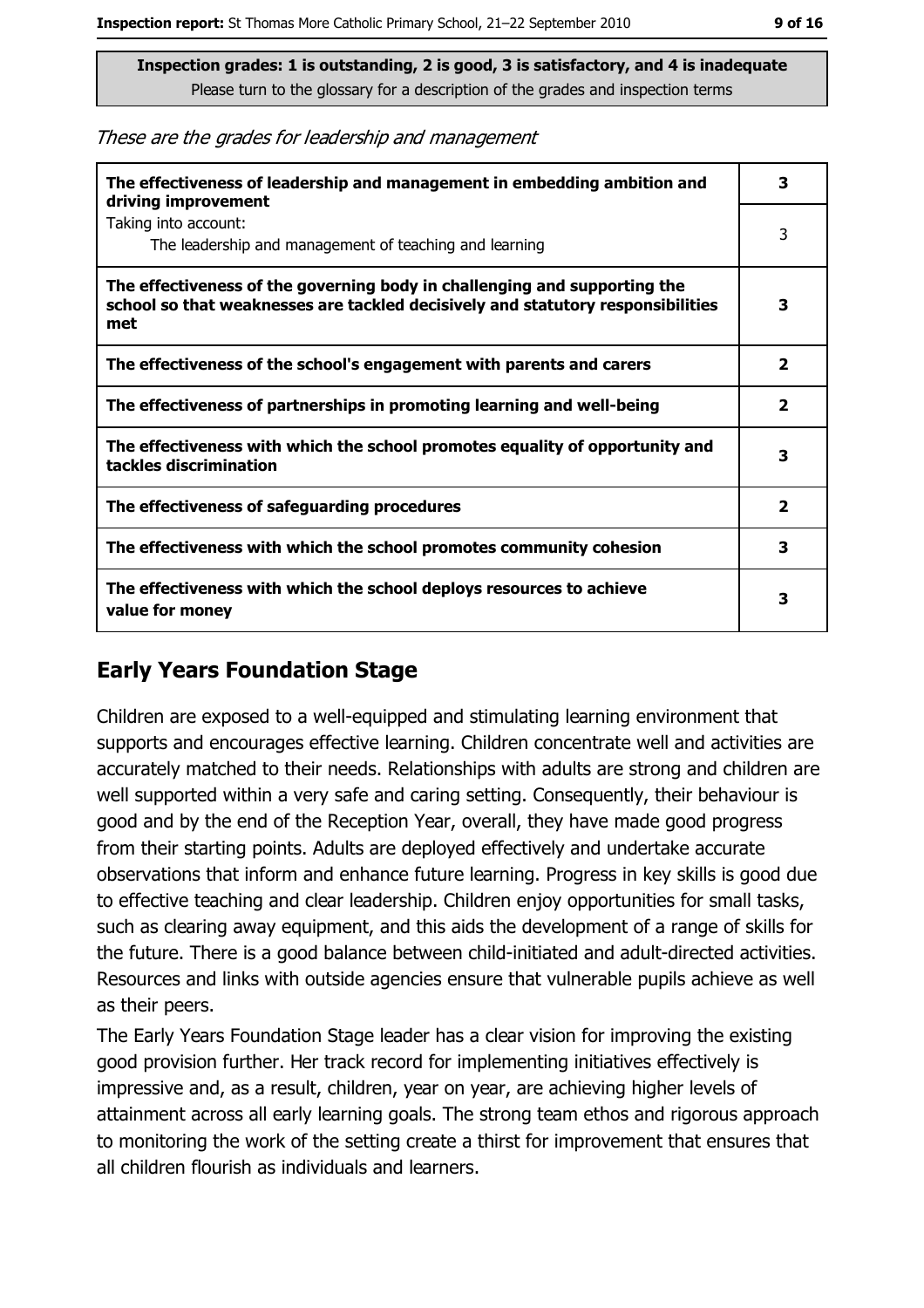| These are the grades for the Early Years Foundation Stage |  |  |  |  |  |  |  |
|-----------------------------------------------------------|--|--|--|--|--|--|--|
|-----------------------------------------------------------|--|--|--|--|--|--|--|

| <b>Overall effectiveness of the Early Years Foundation Stage</b>                             | 2 |
|----------------------------------------------------------------------------------------------|---|
| Taking into account:<br>Outcomes for children in the Early Years Foundation Stage            |   |
| The quality of provision in the Early Years Foundation Stage                                 |   |
| The effectiveness of leadership and management of the Early Years<br><b>Foundation Stage</b> | 2 |

#### **Views of parents and carers**

Approximately one quarter of parents and carers returned completed questionnaires. The responses of the very large majority were positive about their child's overall experience at school. A small minority of parents and carers expressed concerns about the school's management of misbehaviour and the leadership's response to suggestions and concerns. With regard to the former, inspection evidence showed that pupils reported convincingly that any misbehaviour was dealt with effectively and swiftly. Behaviour in lessons and around the school was judged as good, although, when teaching was insufficiently stimulating, a few pupils sometimes became inattentive and engaged in low-level disruption. Regarding the latter, in discussions with parents and carers at the start and the end of the day, inspectors heard very positive views about the school's response to their suggestions and concerns. The new headteacher and deputy headteacher were described as always available and approachable. In written responses and in discussion, parents and carers were also sensitive to the fact that the school is going through a period of transition. One parent wrote, 'The new head and deputy are very welcoming to parents and children at the school gates. I am confident that they will manage the school effectively.'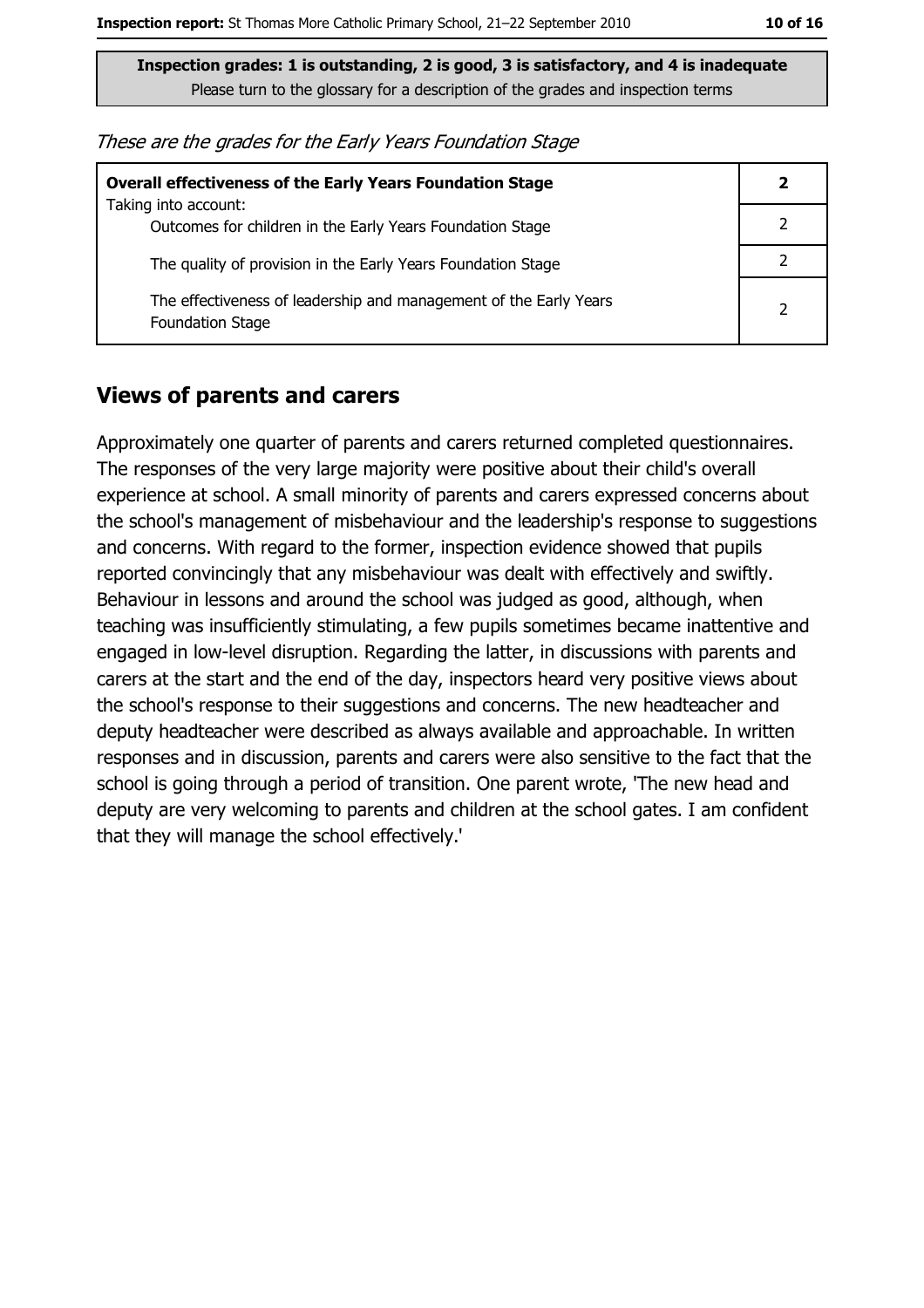#### Responses from parents and carers to Ofsted's questionnaire

Ofsted invited all the registered parents and carers of pupils registered at St Thomas More Catholic Primary School to complete a questionnaire about their views of the school.

In the questionnaire, parents and carers were asked to record how strongly they agreed with 13 statements about the school.

The inspection team received 99 completed questionnaires by the end of the on-site inspection. In total, there are 339 pupils registered at the school.

| <b>Statements</b>                                                                                                                                                                                                                                       | <b>Agree</b> | <b>Strongly</b><br><b>Strongly</b><br><b>Disagree</b><br><b>Agree</b><br>disagree |              |               |                |                |                |                |
|---------------------------------------------------------------------------------------------------------------------------------------------------------------------------------------------------------------------------------------------------------|--------------|-----------------------------------------------------------------------------------|--------------|---------------|----------------|----------------|----------------|----------------|
|                                                                                                                                                                                                                                                         | <b>Total</b> | $\frac{0}{0}$                                                                     | <b>Total</b> | $\frac{0}{0}$ | <b>Total</b>   | $\frac{0}{0}$  | <b>Total</b>   | $\frac{0}{0}$  |
| My child enjoys school                                                                                                                                                                                                                                  | 60           | 61                                                                                | 35           | 35            | $\overline{2}$ | $\overline{2}$ | $\mathbf{1}$   | $\mathbf{1}$   |
| The school keeps my child<br>safe                                                                                                                                                                                                                       | 65           | 66                                                                                | 32           | 32            | $\mathbf 0$    | 0              | 0              | 0              |
| The school informs me<br>about my child's progress                                                                                                                                                                                                      | 36           | 36                                                                                | 54           | 55            | 6              | 6              | 0              | 0              |
| My child is making enough<br>progress at this school                                                                                                                                                                                                    | 36           | 36                                                                                | 52           | 53            | 6              | 6              | 0              | 0              |
| The teaching is good at this<br>school                                                                                                                                                                                                                  | 42           | 42                                                                                | 51           | 52            | $\overline{2}$ | $\overline{2}$ | 0              | 0              |
| The school helps me to<br>support my child's learning                                                                                                                                                                                                   | 38           | 38                                                                                | 51           | 52            | $\overline{7}$ | $\overline{7}$ | 0              | 0              |
| The school helps my child to<br>have a healthy lifestyle                                                                                                                                                                                                | 37           | 37                                                                                | 58           | 59            | $\mathbf{1}$   | $\mathbf{1}$   | 0              | 0              |
| The school makes sure that<br>my child is well prepared for<br>the future (for example<br>changing year group,<br>changing school, and for<br>children who are finishing<br>school, entering further or<br>higher education, or<br>entering employment) | 33           | 33                                                                                | 52           | 53            | $\overline{4}$ | 4              | $\mathbf 0$    | 0              |
| The school meets my child's<br>particular needs                                                                                                                                                                                                         | 37           | 37                                                                                | 50           | 51            | $\overline{7}$ | 7              | $\overline{2}$ | $\overline{2}$ |
| The school deals effectively<br>with unacceptable behaviour                                                                                                                                                                                             | 28           | 28                                                                                | 58           | 59            | 6              | 6              | 0              | 0              |
| The school takes account of<br>my suggestions and<br>concerns                                                                                                                                                                                           | 31           | 31                                                                                | 55           | 56            | 5              | 5              | $\overline{2}$ | $\overline{2}$ |
| The school is led and<br>managed effectively                                                                                                                                                                                                            | 37           | 37                                                                                | 47           | 47            | 5              | 5              | 0              | $\mathbf 0$    |
| Overall, I am happy with my<br>child's experience at this<br>school                                                                                                                                                                                     | 54           | 55                                                                                | 38           | 38            | $\overline{4}$ | $\overline{4}$ | $\mathbf 0$    | 0              |

The table above summarises the responses that parents and carers made to each statement. The percentages indicate the proportion of parents and carers giving that response out of the total number of completed questionnaires. Where one or more parents and carers chose not to answer a particular question, the percentages will not add up to 100%.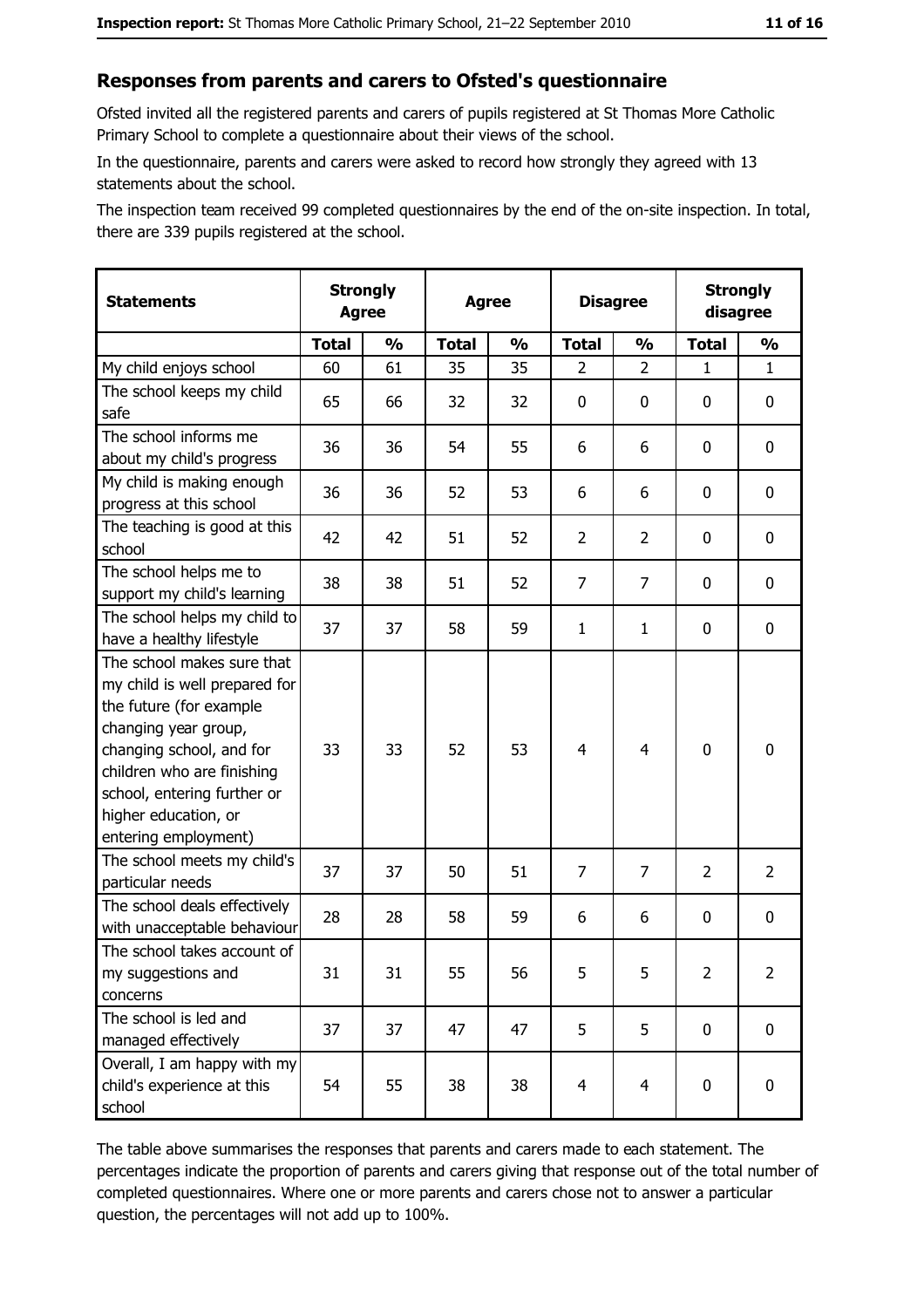# **Glossary**

| Grade   | <b>Judgement</b> | <b>Description</b>                                                                                                                                                                                                               |
|---------|------------------|----------------------------------------------------------------------------------------------------------------------------------------------------------------------------------------------------------------------------------|
| Grade 1 | Outstanding      | These features are highly effective. An oustanding<br>school provides exceptionally well for its pupils' needs.                                                                                                                  |
| Grade 2 | Good             | These are very positive features of a school. A school<br>that is good is serving its pupils well.                                                                                                                               |
| Grade 3 | Satisfactory     | These features are of reasonable quality. A satisfactory<br>school is providing adequately for its pupils.                                                                                                                       |
| Grade 4 | Inadequate       | These features are not of an acceptable standard. An<br>inadequate school needs to make significant<br>improvement in order to meet the needs of its pupils.<br>Ofsted inspectors will make further visits until it<br>improves. |

## What inspection judgements mean

## **Overall effectiveness of schools**

|                       | Overall effectiveness judgement (percentage of<br>schools) |      |                     |                   |  |  |
|-----------------------|------------------------------------------------------------|------|---------------------|-------------------|--|--|
| <b>Type of school</b> | <b>Outstanding</b>                                         | Good | <b>Satisfactory</b> | <b>Inadequate</b> |  |  |
| Nursery schools       | 58                                                         | 36   | 4                   | $\overline{2}$    |  |  |
| Primary schools       | 8                                                          | 43   | 40                  | 9                 |  |  |
| Secondary schools     | 10                                                         | 35   | 42                  | 13                |  |  |
| Sixth forms           | 13                                                         | 39   | 45                  | 3                 |  |  |
| Special schools       | 33                                                         | 42   | 20                  | 4                 |  |  |
| Pupil referral units  | 18                                                         | 40   | 29                  | 12                |  |  |
| All schools           | 11                                                         | 42   | 38                  | 9                 |  |  |

New school inspection arrangements were introduced on 1 September 2009. This means that inspectors now make some additional judgements that were not made previously.

The data in the table above are for the period 1 September 2009 to 31 March 2010 and are the most recently published data available (see www.ofsted.gov.uk). Please note that the sample of schools inspected during the autumn and spring terms 2009/10 was not representative of all schools nationally, as weaker schools are inspected more frequently than good or outstanding schools.

Percentages are rounded and do not always add exactly to 100. Secondary school figures include those that have sixth forms, and sixth form figures include only the data specifically for sixth form inspection judgements.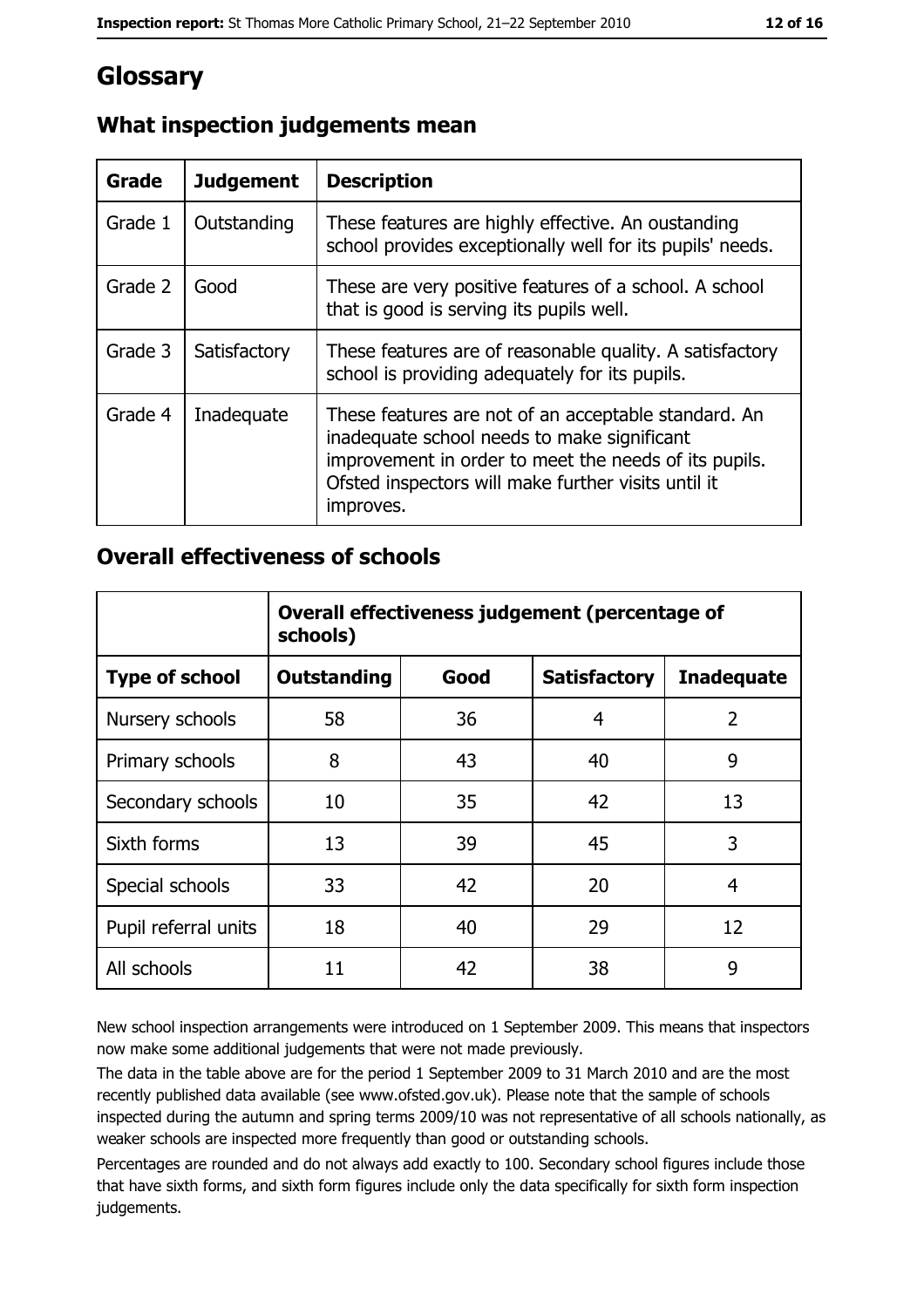# **Common terminology used by inspectors**

| Achievement:                  | the progress and success of a pupil in<br>their learning, development or training.                                                                                                                                                                                                                           |
|-------------------------------|--------------------------------------------------------------------------------------------------------------------------------------------------------------------------------------------------------------------------------------------------------------------------------------------------------------|
| Attainment:                   | the standard of the pupils' work shown by<br>test and examination results and in<br>lessons.                                                                                                                                                                                                                 |
| Capacity to improve:          | the proven ability of the school to<br>continue improving. Inspectors base this<br>judgement on what the school has<br>accomplished so far and on the quality of<br>its systems to maintain improvement.                                                                                                     |
| Leadership and management:    | the contribution of all the staff with<br>responsibilities, not just the headteacher,<br>to identifying priorities, directing and<br>motivating staff and running the school.                                                                                                                                |
| Learning:                     | how well pupils acquire knowledge,<br>develop their understanding, learn and<br>practise skills and are developing their<br>competence as learners.                                                                                                                                                          |
| <b>Overall effectiveness:</b> | inspectors form a judgement on a school's<br>overall effectiveness based on the findings<br>from their inspection of the school. The<br>following judgements, in particular,<br>influence what the overall effectiveness<br>judgement will be.                                                               |
|                               | The school's capacity for sustained<br>improvement.<br>Outcomes for individuals and groups<br>of pupils.<br>The quality of teaching.<br>The extent to which the curriculum<br>meets pupil's needs, including where<br>relevant, through partnerships.<br>The effectiveness of care, guidance<br>and support. |
| Progress:                     | the rate at which pupils are learning in<br>lessons and over longer periods of time. It<br>is often measured by comparing the<br>pupils' attainment at the end of a key<br>stage with their attainment when they<br>started.                                                                                 |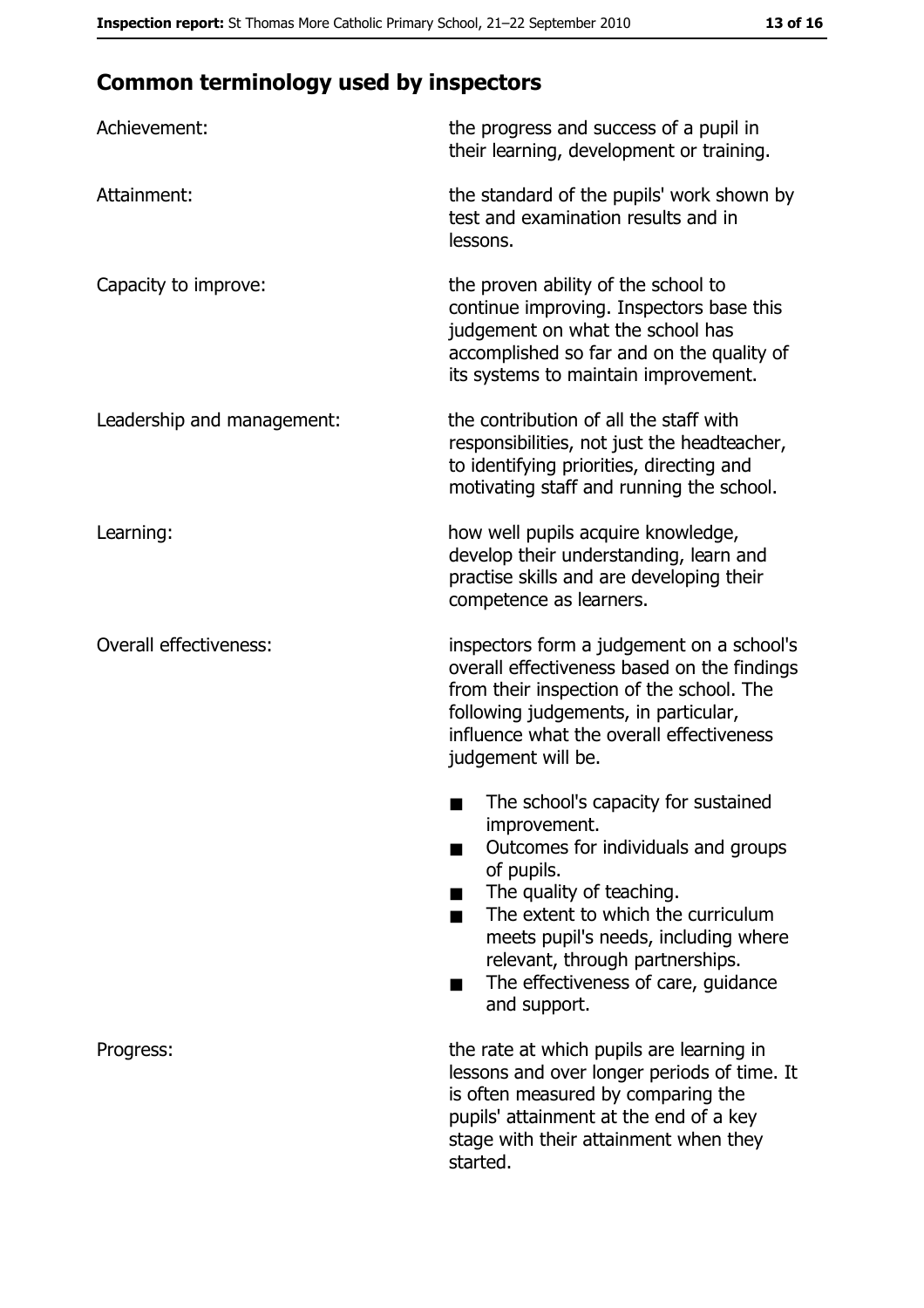This letter is provided for the school, parents and carers to share with their children. It describes Ofsted's main findings from the inspection of their school.



#### 27 September 2010

#### Dear Pupils

Inspection of St Thomas More Catholic Primary School, Bexley DA7 4PH

The whole inspection team enjoyed its recent visit to your school to see you at work. You made us feel very welcome and all of you spoke positively about your school life. This letter sets out some of the things we found.

You reported that you enjoy school and that you learn a lot while you are there. Most of your parents and carers are also happy with the school. In particular, we liked these things about your school.

- You behave well, especially when lessons are interesting, and get on well together  $\blacksquare$ as a whole-school community.
- Those of you in the Reception classes have made particularly good progress by the  $\blacksquare$ time you move to Year 1.
- Most of you feel safe and secure and thoroughly enjoy lessons.  $\blacksquare$
- The staff work hard to ensure that you grow as well-rounded individuals and  $\blacksquare$ develop good attitudes to learning.
- You are keen to improve your school and you play your part by taking on  $\blacksquare$ responsibilities such as being a school councillor or as a member of the Buddy Bunch.
- The staff take good care of you and you are confident that they are always  $\blacksquare$ available to help if you have any worries.

Everyone at St Thomas More Catholic Primary wants the school to be even better and to achieve this we have asked the staff and governors to improve these things.

- Your attainment in writing to the levels you achieve in mathematics and reading.  $\blacksquare$
- The quality of teaching so that lessons are more stimulating and challenging.  $\blacksquare$
- Teachers' marking, target setting and advice to you so that you know what you  $\blacksquare$ have to do to improve your work.

We know that you are keen to do more to make the school even more successful and you can help by continuing to work as hard as you can. We wish you all every future success.

Yours sincerely

**Gordon Ewing**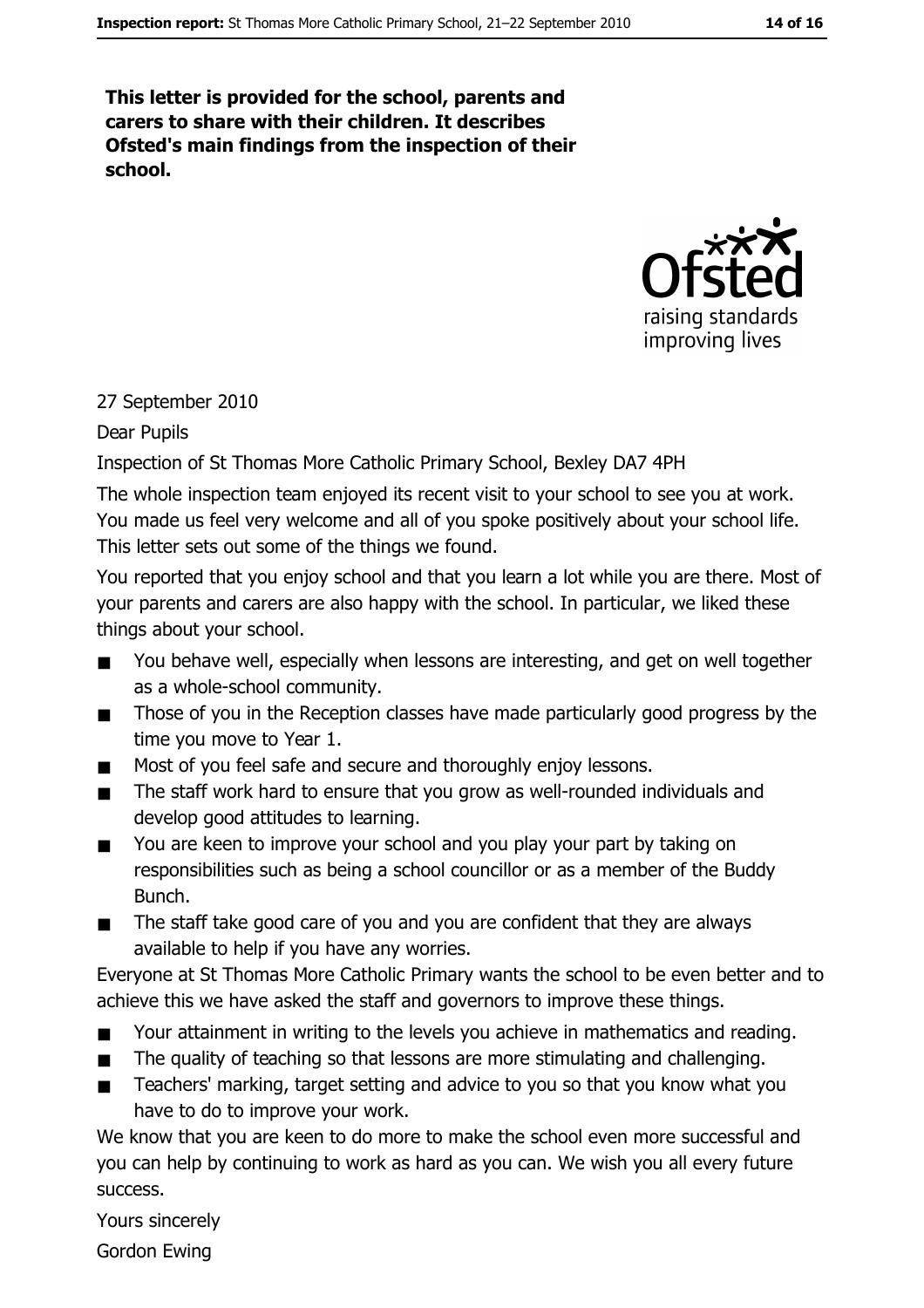Lead inspector